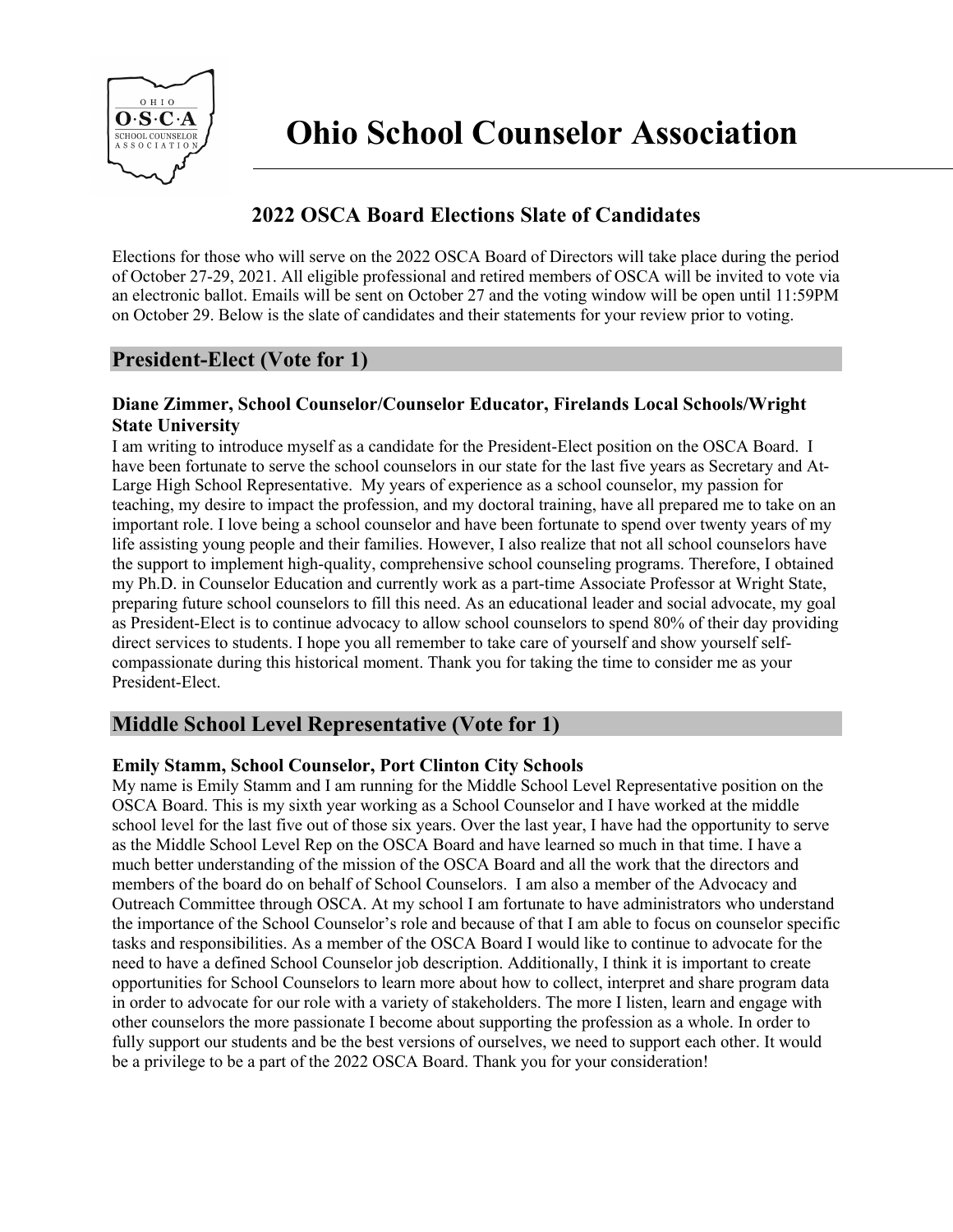# **College Educator Level Representative (Vote for 1)**

### **Leslie Neyland-Brown, Assistant Professor, University of Toledo**

My name is Leslie Neyland-Brown and I would like to submit my intent to serve on the 2022 Ohio School Counseling Association Board of Directors as the Counselor Education representative. I am a licensed professional counselor and licensed professional school counselor in the state of Ohio. I recently joined the faculty at the University of Toledo as an Assistant Professor of Counselor Education where I will teach school counseling courses, supervise school counseling interns and work with doctoral students. Prior to this appointment, I served as the department chair and an Associate Professor in the department of Human Services at Wright State University. During my time at WSU, I served as the director of the school counseling graduate program, advised all school counseling students and interns, and worked closely with schools in the greater Dayton area. As a counselor educator, much of my work has focused on ensuring school counseling students are receiving coursework and professional opportunities that are appropriate for the roles and responsibilities of a school counselor. This can be challenging in graduate programs that are primarily made up of clinical mental health faculty, but can be achieved through integrating school counseling specific modules and assignments throughout the curriculum, developing courses specific for counselors and working closely with practicing school counselors to increase training opportunities. My research has focused on supervision in school counseling, professional roles and responsibilities of school counselors, addiction in the K-12 setting and counselor wellness. In 2019-2021 I worked on the ODHE HOPES Grant in which myself and two other colleagues developed a professional training for K-12 educators on supporting students who have been impacted by the opioid crisis and other traumatic experiences. I hope to continue to explore issues related to the training and professional needs of school counselors while addressing issues of social justice as both counseling professionals and educational leaders. I believe it is imperative that school counselors in training are trained by faculty who hold a strong identity as a school counselor. Although I am dually licensed, I have been very intentional about keeping my identity as a school counselor at the forefront for students, with an emphasis on the importance of maintaining professional memberships and active engagement in professional advocacy. I have held leadership positions in both the Ohio Association of Counselor Education & Supervision and the Northwest Ohio Counseling Association and have also served in the Ohio Counseling Association, NBCC Minority Fellowship Program and as the advisor for the Omega Chapter of Chi Sigma Iota. I believe that serving on the OSCA Board of Directors will provide me with the opportunity to connect my work as a school counseling educator and researcher with professional advocacy efforts focused on strengthening the professional identity of school counselors and school counselors in training. I am hopeful to collaborate with school counseling leaders in the state of Ohio to promote the mission of OSCA in connecting school counselors in unity and to support the students we serve.

## **Jeremy (JP) Oehrtman, Assistant Professor, Bowling Green State University**

I would like to express my interest in serving the Ohio School Counselor Association Board of Directors as a Counselor Educator representative for a second term. I joined OSCA 9 years ago when I began my master's program at The Ohio State University, and I have actively worked to support the profession of school counseling ever since. Since earning my license in 2014, I have had the opportunity to work as a school counselor at both the elementary and middle school level while also working towards my doctorate. I earned my PhD in counselor education from Ohio State in 2018 and began my career as a counselor educator at Bowling Green State University in 2019 with the goal of developing fantastic school counselors. I believe that as a member of the OSCA Board of Directors I will continue to achieve more support for school counselors at a local level and help the advancement of the profession within the state of Ohio. With over 20 years of experience in K-12 schools as both a school counselor and an educator, I have seen the profession gain recognition in the state, and I would like to assist OSCA to continue this progression. A school counselor is an important member of any school and by advocating at both a local and state level, we can continue to foster greater understanding of the role of school counselors, reduce the amount of incongruent duties school counselors are assigned, and improve the lives of students throughout the state. I believe that my re-election to the OSCA board will allow me to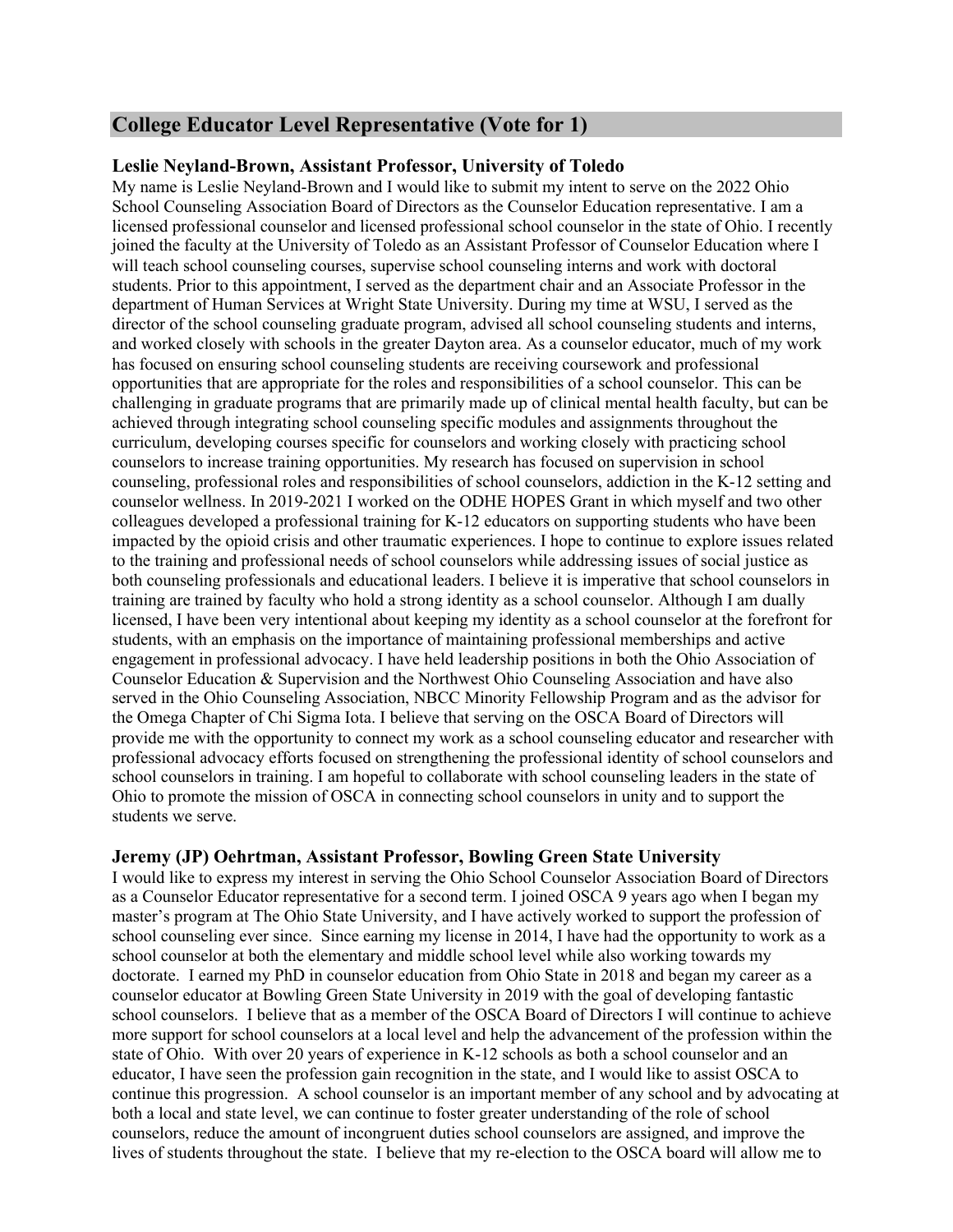take continued steps to achieving these goals. Not only will I advocate for current school counselors, but as the counselor educator representative, I believe it will be my role to advocate for the future of the profession as well. As a member of the OSCA board, I will continue to assist current and future school counselors improve the lives of all students in K-12 education in Ohio. I welcome the opportunity to serve OSCA through the board of directors, and I hope that my actions will only work to further the impact that school counselors have on students.

# **At-Large Representative (Vote for 2)**

## **Clarissa Bush, School Counselor, North Fork Local Schools**

Being a member of the Ohio School Counselor Association has been a privilege of mine since I was an intern in my master's program. The resources that the association has been able to provide as well as support for school counselors are necessary pillars to being successful and knowledgeable in my current job. The AOCC is a conference that I've been able to attend for three years now as well as being a virtual presenter last year in the area of "Making Workshops Work." I am seeking an office on the OSCA Board of Directors for two simple reasons: 1. To seek out and provide school counselors with resources that help them be the best counselor today and for the future. 2. To improve the measures of how we can best advocate for our profession and the crucial work we do within schools. It's no secret that I'm passionate about advocacy and data that gives us information about the needs of our students and what we are currently doing to best reach them. By being on the board of directors, I hope to bring that passion to the table as I consistently ask questions of what we are doing well and what we can do better in ensuring every student is reached; academically, personally, socially, all while being career and future minded.

### **Cristina Foster, School Counselor, Ohio Virtual Academy**

My name is Cristina Foster. I live in Akron, Ohio with my husband (middle school math teacher), two daughters, a chocolate lab named Junie, and a rescue kitty named Blackjack. I come from a long line of educators. I have been in the field of education for over 15 years. My experiences include traditional classroom teaching, career counseling at the collegiate level, and serving as a School Counselor for the past decade at Ohio's largest virtual school. I love being a School Counselor, and I believe wholeheartedly in the work of the School Counseling profession. This past spring our School Counseling department became a Recognized ASCA Model Program. We are the 5th school in Ohio to receive this ASCA recognition. Through the RAMPing experience, I have become skilled in developing a thriving, data-driven, ASCA model program. For the past three years I have had the privilege of being a Department Lead to 34 wonderful School Counselors. Leading a department this size has afforded me the opportunities to work with students in grades k-12 and to consult on many complex student cases. I hope to utilize this leadership and experience of serving a sizable at-risk student population to support and strengthen the OSCA Board of Directors. Lastly, I have the pleasure of volunteering on the OSCA Advocacy Committee. On this committee, I get the opportunity to work with many School Counselors from across the state. My passion is to promote awareness of the School Counseling field and to educate the next generation of School Counselors. If I am elected, I promise to continue this advocacy for all of Ohio's School Counselors.

## **Marcy McKendry, School Counselor, Northwest Local Schools**

For the first 12 years of my school counseling career, I served on the OSCA board in some capacity. I found the experiences I had on the board allowed me to grow in all facets of being a school counselor. I feel that the contribution that I was able to make in return was fulfilling that part of my professionalism that I no longer fulfill working as an adjunct. I truly believe in giving back to the profession, and this is one avenue in which I can make that happen. I am now in my 15th year as a school counselor and feel that my experiences would make me a valuable addition to the board.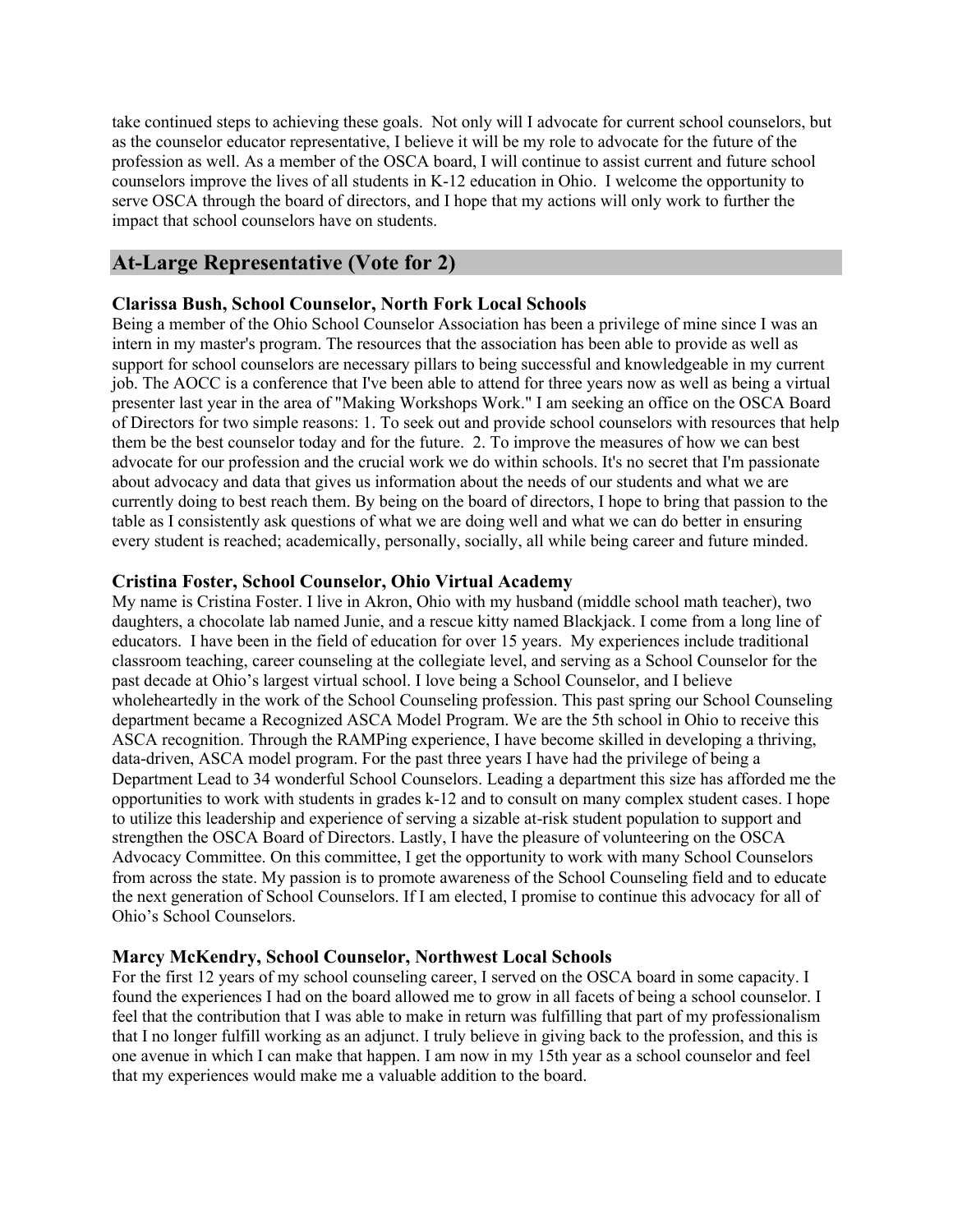#### **Christina Menosky, School Counselor, Fairfield Union Local Schools**

I am seeking an office on the OSCA Board of Directors to increase my advocacy role as a School Counselor. I have been in the education profession for twenty-nine years. I was an educator first, in a variety of settings, including inner city, rural, and suburban. I have taught in higher education at Wright State University. I have also taught in both public and private education too. In addition to these experiences, I home-schooled my four children for a year. These experiences have provided me with a large amount of perspectives. I understand the challenges that our colleagues face on a daily basis. I transitioned out of the classroom and became a Middle School Counselor seven years ago, in a rural school district in Appalachia. I was expected to do all of the counseling, scheduling, records releases, lunch duties, as well as being the Building Test Coordinator for grades 5-8. Currently, I am the Elementary School Counselor for two buildings with approximately 800 students. My time at each location is two and a half days. I feel the pressures of increasing demands and being spread too thin. We all have been asked to take on responsibilities that take time away from implementing our Comprehensive -School Counseling Programs. We all know that the social-emotional needs of our students are at an alltime high. We need to continue to advocate for student: counselor ratios and appropriate responsibilities which majorly impact our effectiveness and our ability to meet the needs of our students. This becomes more crucial than ever. Also, we cannot neglect the fact that the culture of the building has changed dramatically since I started in education. School Counselors are part of the solution in helping create a safe environment for students to be vulnerable enough to take risks in order to grow socially, emotionally, and academically. Our profession as a School Counselor is more important than ever. Furthermore, I feel that advocating for our profession as School Counselors cannot be seen as equal, but complementary to other mental health providers that may be coming into our schools or providing other services. We do have a unique training and skill set as School Counselors that other providers do not. We cannot lose sight of this under the crisis of social-emotional needs. Our mission is to also help shape life-long learners that are productive in society and following their individual dreams. Thank you in advance for your consideration. As we continue to navigate uncharted waters in education, one thing remains the same: we are designed for human connection. Never forget that you matter. Continue to let your students know this each and every day they are in your presence.

#### **Rebecca School, School Counselor, Bedford City Schools**

As an Emerging Leader member of the OSCA Board of Directors for the past two years, I have been honored to start to learn how to advocate for our role and our organization at the state level. I would be honored to serve as a Member At Large, and give back more to my fellow Ohio school counselors. I'm a school counselor at Heskett Middle School in Bedford Heights. Before that I was the school counselor for the Norton Primary and Elementary Schools, where I have supervised Practicum and Internship students in CACREP School Counseling programs. I was recognized as OSCA's 2020 Elementary School Counselor of the Year. I believe that every student has a right to an excellent education and to feel safe and supported in school. Part of our jobs is to identify the barriers that are getting in the way of those rights, advocate for our students, and teach them how to advocate for themselves. People do the best they can with what they have and what they know; I believe in meeting students where they are, not where they "should be", and helping them grow from there. Using Career Technical Education to springboard career exploration is a passion of mine, and has led to me developing programs that I have presented nationally and written about for the ASCA national magazine. Part of helping our students prepare to be responsible, independent, and contributing members of society is helping them achieve more than a high school education; experience in skilled trades, becoming licensed and certificated professionals, or giving them a boost into higher education. Using that as well as things like motivational interviewing, traumainformed based practices such as restorative circles, and creating trusting relationships is helping me support our students (and staff) as they cope with more than they ever have before. We are all growing and evolving as we are faced with unprecedented challenges, and I'm grateful to be able to focus on helping my students during this time. As a Member At Large, I will bring my experience of multiple grade levels, passion for career exploration, and understanding of the complex needs of our students and our communities, ready to advocate for our profession.